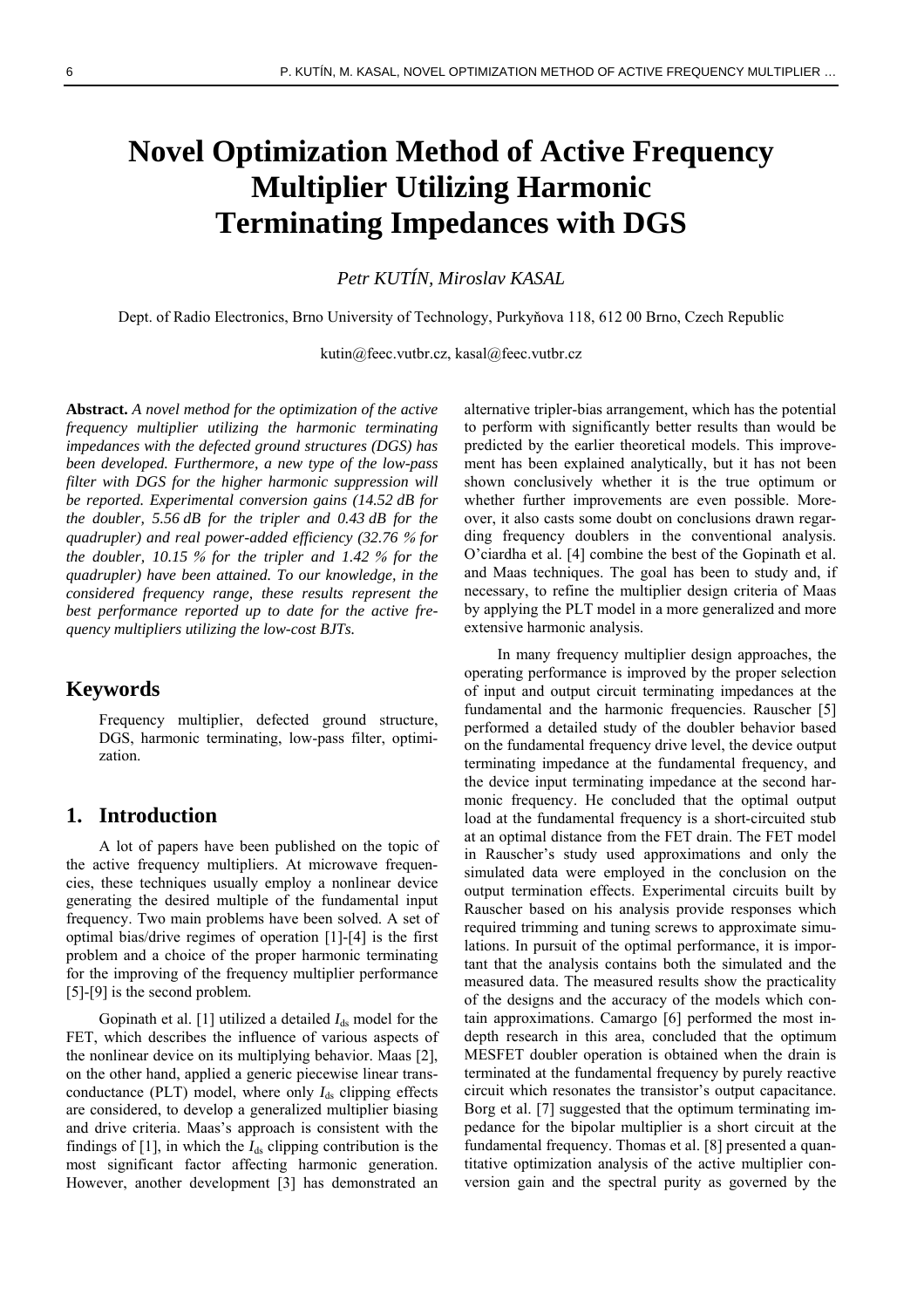fundamental and the harmonic terminating impedances and regions of nonlinearity. Johnson et al. [\[9\]](#page-5-2) presented the novel design and optimization techniques for the frequency triplers. Accurate CAD techniques are utilized to develop bias, input power, input network and output network configurations for the optimum third harmonic response. As a result, the microwave frequency tripler is developed, which exhibits an unprecedented level of conversion gain 3.67 dB with 3 GHz input frequency.

Recently, there has been an increasing interest in studying the defected ground structure (DGS) provides a rejection band in some frequency range and circuit size reduction due to increase of effective inductance of a transmission line. The DGS is realized by etching only a few areas on the ground plane under the microstrip line and gives a significant advantage in applicability to microwave circuits, such as filters, dividers, couplers, amplifiers and oscillators [\[10\]](#page-5-6)-[\[15\]](#page-5-7).

This paper includes advanced techniques for the set of optimal bias/drive regimes of the operation using the modified nonlinear model of a bipolar transistor, the detailed study of harmonic termination of a bipolar transistor and its implementation with DGS. A new type of the low-pas filter with DGS, which improves a spectral purity, has been developed as well. Three types of active microwave frequency multipliers were considered, the frequency doubler, the tripler and the quadrupler. Measured results for the proposed frequency multipliers correspond to simulations. The Ansoft Designer simulator, which combines the harmonic balance analysis with the full wave analysis for the planar circuits, was used for all simulations.



**Fig. 1.** Principle of the optimal bias/drive regimes of operation analysis for a single-ended active frequency multiplier.

### **2. Optimal Bias/Drive Regimes of Operation Analysis**

The method for the optimal bias/drive levels determination is based on the graphical representation (2D or 3D) of the desired parameter of the frequency multiplier. The most important parameters of the frequency multipliers are the output power  $P_{out}\langle H_{m}\rangle$ , the real transducer gain  $TG\langle H_m-H_n\rangle$  and the real power-added efficiency  $PAE\langle H_m-H_n\rangle$  $H_n$ ). Independent variables are the emitter voltage  $V_{\text{be}}$ , the collector voltage  $V_{ce}$  and the input power  $P_{in}$ . Principle of this method is shown in Fig. 1. To avoid errors a simulation needs to be counted under the maximum rating boundary line. Each analysis consists of the series of smaller sweep analysis touching the boundary. There are uncounted areas which can be eliminated by increasing the number of the sweep analyses, but this is time consuming and it complicates set up of the complete analysis. A harmonic balance simulator and an accurate nonlinear model of the transistor are needed for this analysis. The example of the output power simulation for the second harmonic frequency of the bipolar transistor is shown in Fig. 2. The input and output termination of the transistor is 50  $\Omega$ .



**Fig. 2.** Example of the output power simulation of the second harmonic frequency for the bipolar SiGe transistor BFP540 with 1 GHz input frequency and  $V_{ce} = 2.5$  V. The input and output termination of the transistor is 50 Ω.

#### **3. Harmonic Termination Analysis**

In literature, there are too many opinions how to optimally terminate a frequency multiplier, but there is a widespread belief that one of the best type of harmonic termination is a short circuit (often realized as λ/4 open stub for the desired harmonic). The nearly ideal short circuit with the theoretical value of the impedance  $Z_{\text{in}} = 0.99e^{j180^\circ}$  was chosen as a test harmonic termination. For finding the optimal harmonic termination, a set of simulations of the short circuit combinations were performed. The example of the test circuit for the frequency doubler harmonic termination analysis is shown in Fig. 3. There is only one combination activated, the short circuit for the second harmonic at the input (simultaneously open circuit for the fundamental) and short circuit for the fundamental at the output (simultaneously open circuit for the second harmonic). The optimal bias/drive regimes of operation analysis for each of combination were performed to obtain the maximum possible value of the desired parameter. In the simulations, the fundamental at the input and the desired harmonic at the output were considered as an open circuit for all harmonic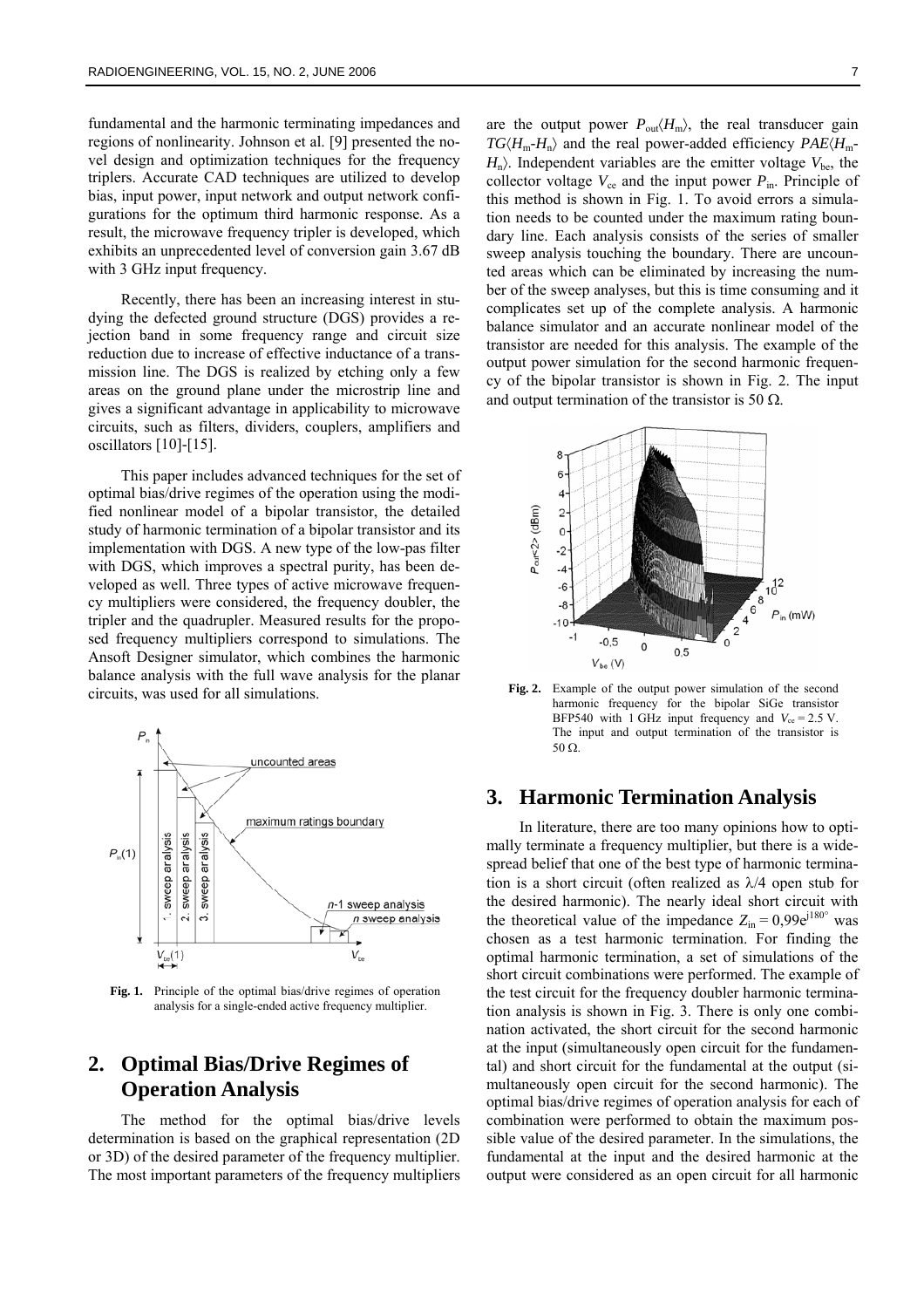terminations. All terminations, with the theoretical values of impedances, were straightly joined to the nonlinear model of the transistor. For more accurate results this model includes the model of the SOT343 package. As example the optimal harmonic termination analysis results for the frequency doubler are shown in Fig. 4, Fig. 5 and Fig. 6.



**Fig. 3** Optimal harmonic termination analysis test circuit for the frequency doubler (o – open circuit, s – short circuit).







**Fig. 5.** Optimal harmonic termination analysis results for *TG*〈2-1〉 of the frequency doubler (SiGe transistor BFP540).



**Fig. 6.** Optimal harmonic termination analysis results for PAE<sup> $(2-1)$ </sup> of the frequency doubler (SiGe transistor BFP540). The short circuit for the second harmonic at the input (simultaneously open circuit for the fundamental) and short circuit for the fundamental at the output (simultaneously open circuit for the second harmonic) is the combination which leads to the most significant progression of the parameters.

Tab. 1 shows the chosen optimal combinations of the harmonic termination for the three types of multipliers which are trade off between the best performance and the simplicity of the viability. For example the optimal combination for the frequency doubler, the short circuit for the second harmonic at the input and short circuit for the fundamental at the output, is the simplest combination of harmonic termination, in comparison with no harmonic termination case, which leads to the most significant progression of the frequency multiplier performance (see Fig. 4, Fig. 5 and Fig.6). Evidently there are some other combinations leading to the better absolute values but its viability is incomparably complicated and improvement of performance compared with the chosen combination is not so significant.

| s - Short Circuit<br>o - Open Circuit | <b>Input and Output Combinations of</b><br><b>Harmonic Termination</b> |                       |
|---------------------------------------|------------------------------------------------------------------------|-----------------------|
| <b>Type of Multiplier</b>             | <b>Input Network</b>                                                   | <b>Output Network</b> |
| <b>Doubler</b>                        | 10,2s                                                                  | $1s$ ,20              |
| <b>Tripler</b>                        | 10,3s                                                                  | 1s,2s,3o              |
| Quadrupler                            | 10,4s                                                                  | 1s,2s,3s,4o           |

**Tab. 1.** Optimal harmonic termination analysis results for the frequency doubler, the tripler and the quadrupler.

## **4. Input and Output Networks for Active Frequency Multipliers**

Some of conclusions, which are introduced above, are very similar or the same as the earlier published results (in particular for the frequency doubler), but the realization of the majority part of the terminating combinations by the standard microstrip technology are very unsuitable or even impossible. A new technique for this reason has been developed. Examples of the two type output networks reali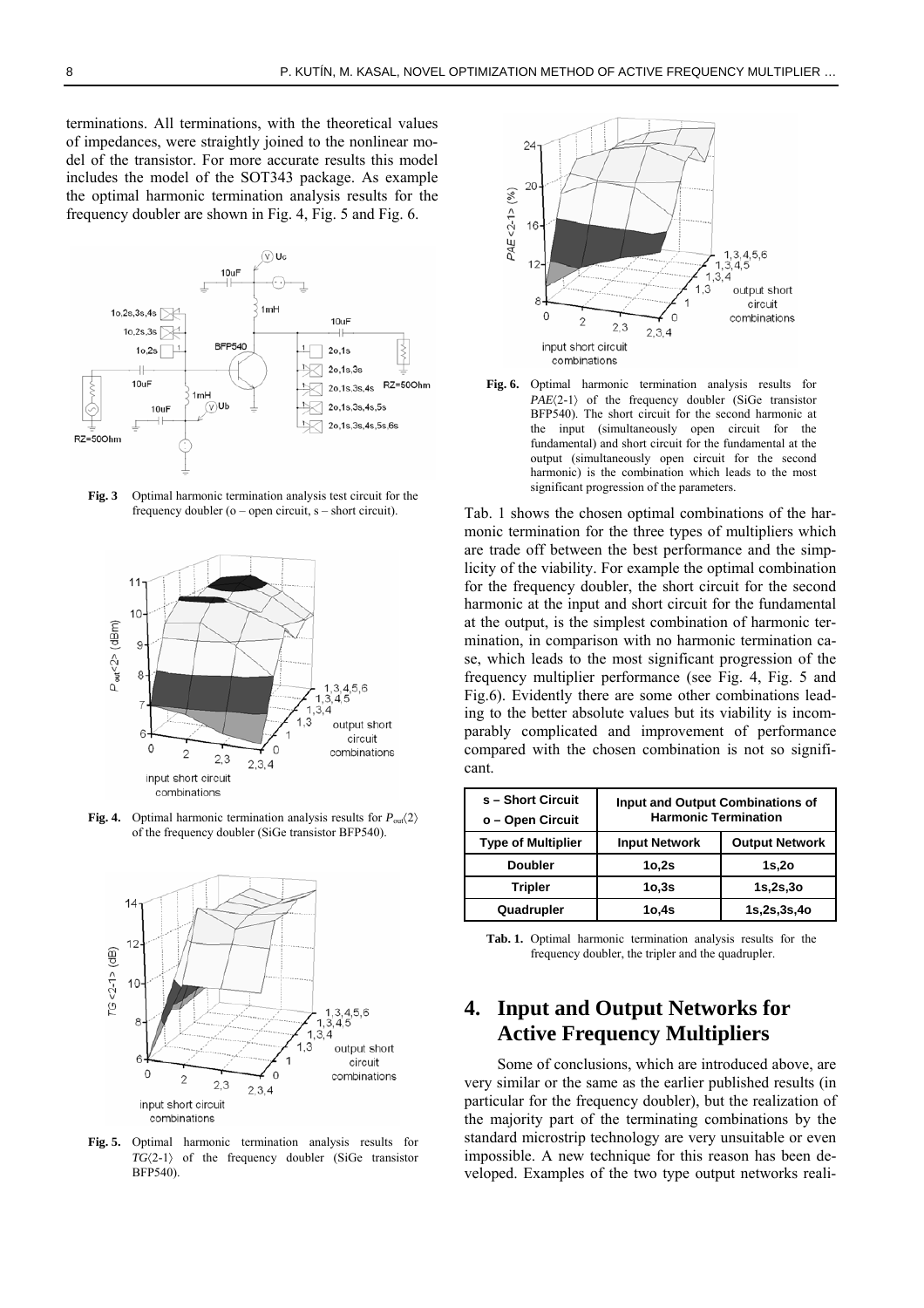zed by the microstrip technology combined with the defected ground structure are shown in Fig. 7 and Fig. 8. All combinations of the impedance terminations mentioned above (Tab. 1) can be implemented this way.



**Fig. 7.** Short circuit for the fundamental and the open circuit for the second harmonic. This frequency doubler output network utilizes a microstrip technology combined with the defected ground structure which is more than twice shorter than the conventional  $\lambda/4$  (53.45 mm) open microstripline.



**Fig. 8.** Short circuit for the fundamental and the second harmonic and simultaneously the open circuit for the third harmonic for the tripler output network utilizing a microstrip technology combine with DGS.

#### **5. Low-Pass Filter**

To accomplish good spectral purity, a new type of low-pass filter has been developed. The combination of the modified conventional stepped impedance LPF with DGS gives great results. The filter and its equivalent model are shown in Fig.9. The photo of the realized low-pass filter for the frequency doubler (the top and the bottom side view) is shown in Fig. 10. The measured s-parameters of this filter denote an acceptable attenuation in the pass-band and the perfect rejection in the stop-band (see Fig. 11).



**Fig. 9.** New type of the low-pass filter with the defected ground structure and its equivalent model.



**Fig. 10.** Realized 2 GHz low-pass filter with DGS (the top and the bottom side view). The substrate Arlon DiClad 870  $(\varepsilon_r = 2.33)$  with the thickness 0.02" was used for the realization.



**Fig. 11.** Measured and simulated s-parameters of 2 GHz low-pass filter with DGS. Attenuation for 2 GHz, 3 GHz, 4 GHz, 5 GHz and 6 GHz is 0.53 dB, 49.62 dB, 44.43 dB, 44.40 dB and 40.89 dB respectively.

#### **6. Implementation and Measurement**

The low cost bipolar SiGe transistor BFP620 (Infineon Technology) was chosen as an active device for the test circuits. The more accurate nonlinear model of the transistor BFP620 in comparison to BFP540 (used for the theoretical investigation in chapters 2 and 3) was the reason of the change. Inaccuracy of the nonlinear model of BFP540 is not so significant and conclusions from the chapters 2 and 3 are valid. The frequency doubler, the tripler and the quadrupler have been realized and measured. An example of the realized frequency tripler with DGS is shown in Fig. 12. The comparison of the measured and the simulated parameters  $(P_{\text{out}}(3), TG(3-1), PAE(3-1)$  and  $S_{11}$ ) of the tripler are shown in Fig. 13 and Fig. 14. The measured output power spectrum is shown in Fig. 15. All of the techniques described above, an optimal bias/drive regimes of operation analysis, the input and the output networks with DGS and a new type of the low-pass filter with DGS (which has no significant influence to the harmonic termination at the output), were used for these advanced multipliers. In addition the load-pull analysis for the desired harmonic at the output and the impedance matching for the fundamental at the input were used for further improvement of the multiplier performance. The best performances for each of them are shown in Tab. 2.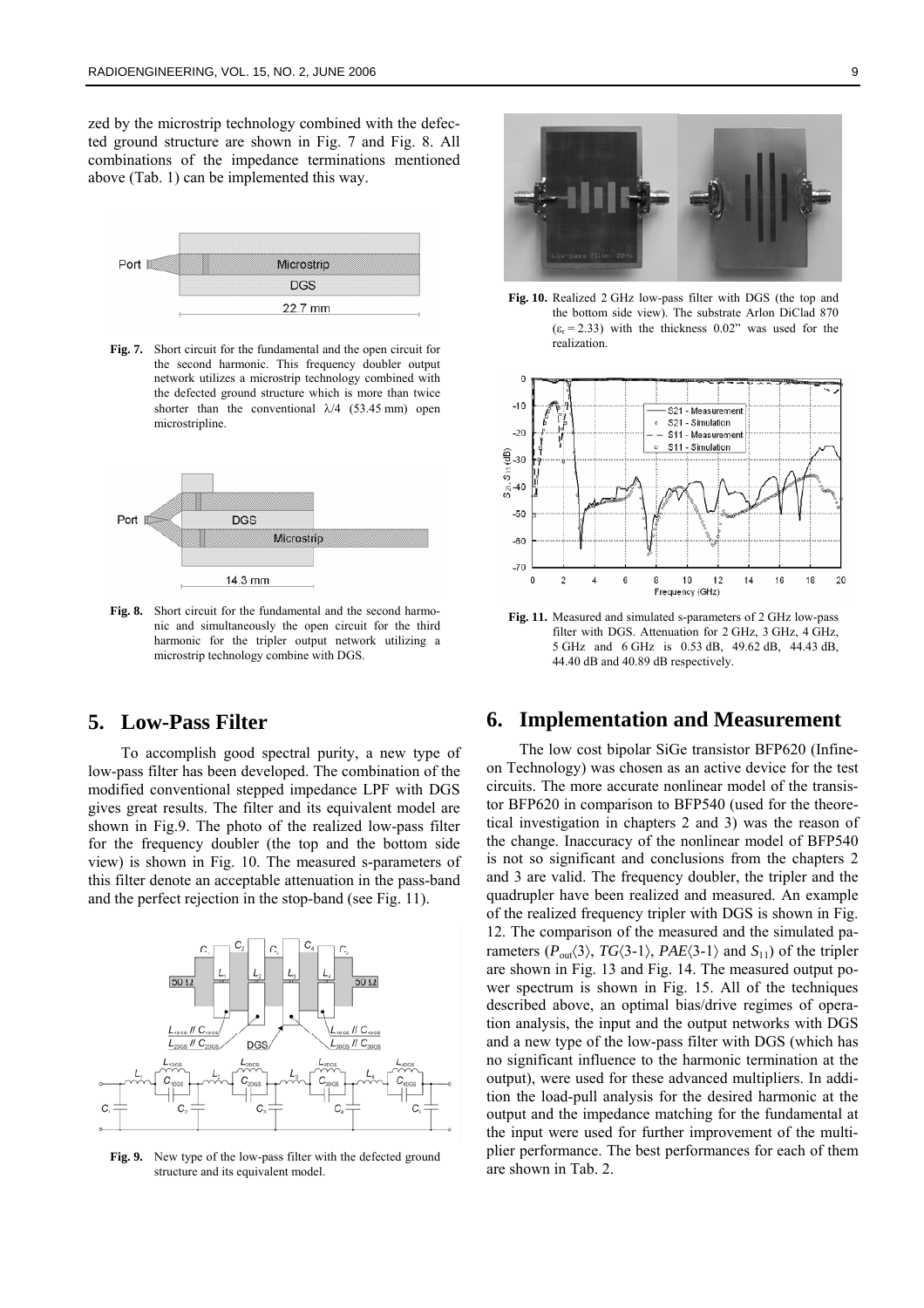

**Fig. 12.** Realized advanced frequency tripler (from 1 GHz to 3 GHz) utilizing the defected ground structure. The substrate Arlon DiClad 870 ( $\varepsilon$ <sub>r</sub> = 2.33) with the thickness 0.02" was used for the realization.



**Fig. 13.** Comparison of the measured and the simulated  $P_{out}(3)$ and  $TG(3-1)$  for the frequency tripler with BFP620  $(V_{ce} = 2.5 \text{ V}, V_{be} = 0 \text{ V}).$ 

<span id="page-4-0"></span>

<span id="page-4-2"></span><span id="page-4-1"></span>**Fig. 14.** Comparison of the measured and the simulated *PAE*〈3-1〉 and  $S_{11}$  for the frequency tripler with BFP620  $(V_{ce} = 2.5 \text{ V}, V_{be} = 0 \text{ V}).$ 



**Fig. 15.** Measured output power spectrum for the frequency tripler with BFP620 ( $V_{ce} = 2.5 \text{ V}$ ,  $V_{be} = -0.6 \text{ V}$ ,  $P_{\text{in}} = 4$  dBm).

| Type of<br><b>Multiplier</b> | $P_{\rm out}\langle Hm\rangle$ | TG(Hm-Hn) | PAE(Hm-Hn) |
|------------------------------|--------------------------------|-----------|------------|
| <b>Doubler</b>               | 13.14 dBm                      | 14.52 dB  | 32.76 %    |
| <b>Tripler</b>               | 10.01 dBm                      | 5.56 dB   | 10.15 %    |
| Quadrupler                   | 3.48 dBm                       | $0.43$ dB | 1.42%      |

**Tab. 2.** Best performances for proposed active multipliers.

#### **7. Conclusion**

This paper describes results of the detailed study of a novel design technique for the active frequency multipliers. New optimal bias/drive regimes of operation analysis, the input and the output circuits with DGS and a new type of the low-pass filter with DGS have been developed. Experimental results demonstrate the best performance reported up to date for the active frequency multipliers utilizing BJTs with 1 GHz input frequency.

#### **Acknowledgements**

The research described in the paper was supported by the Czech Grant Agency under the grants 102/03/H109, 102/04/0557, 102/06/1672, by the Czech Ministry of Education under grant 2245/2005 and by the research program MSM 0021630513.

#### **References**

- [1] GOPINATH, A., RANKIN, J. B. Single-gate MESFET frequency doublers. *IEEE Transactions on Microwave Theory and Techniques.* 1982, vol. 30, no. 6, p. 869 – 875. ISSN 0018-9480.
- [2] MAAS, S. A. *Nonlinear Microwave and RF Circuit.* Norwood: Artech House, 2003. 582 pages. ISBN 1-58053-484-8.
- [3] FUDEM, H., NIEHENKE, E. C: Novell millimeter wave active MMIC triplers. In *IEEE MTT-S Int. Microwave Symp.* Baltimore, 1998, p. 387 – 390.
- [4] O'CIARDHA, E., LIDHOLM, S. U., LYONS, B. Generic-device frequency-multiplier analysis-a unified approach. *IEEE Transactions*